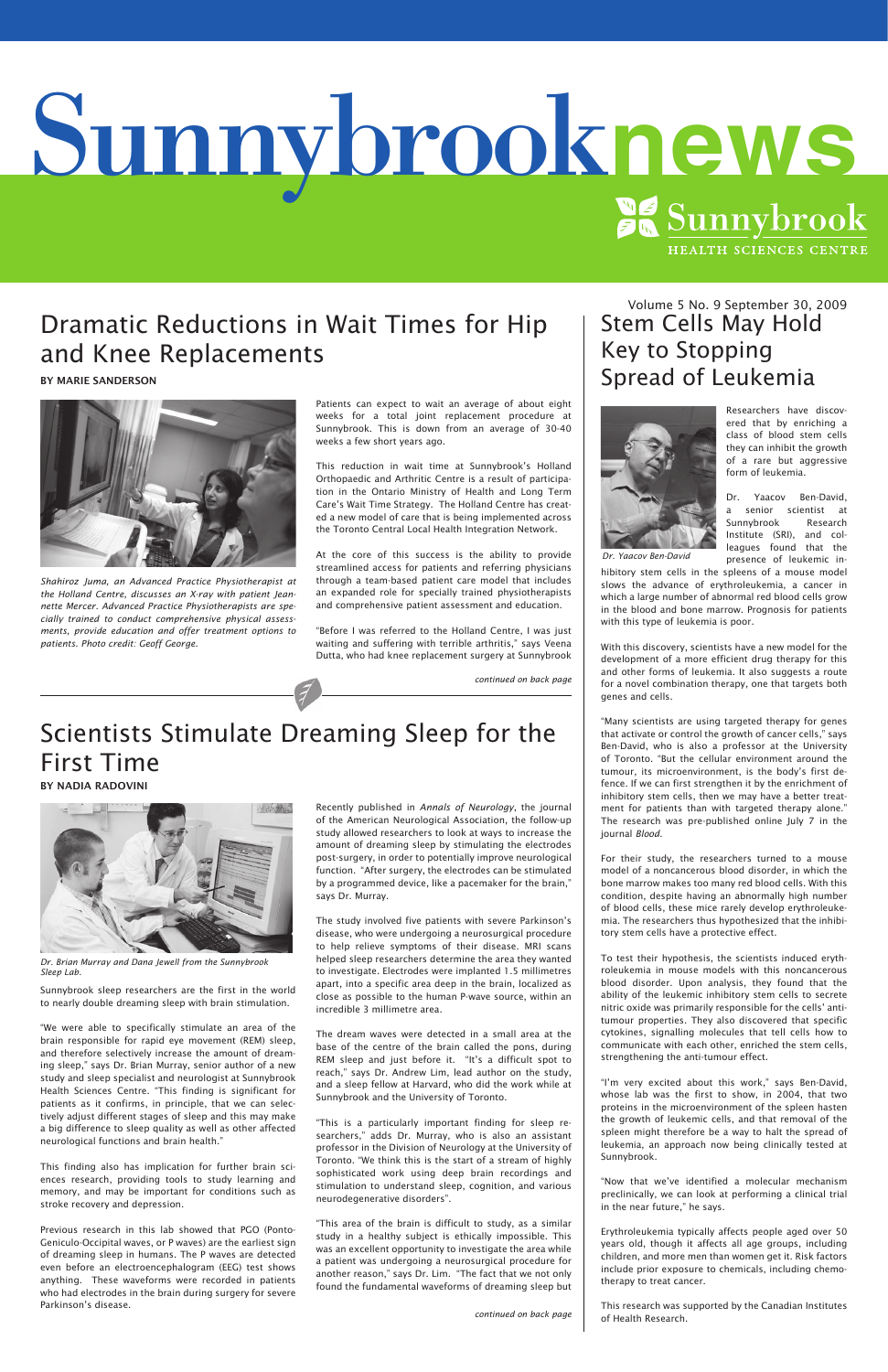A new study suggests that adults with bipolar I disorder are at increased risk of developing heart disease and hypertension than those without the

disorder.

Led by Dr. Benjamin Goldstein, psychiatrist and academic lead in the youth division of Sunnybrook's department of psychiatry, a team of researchers examined data from the 2001-2002 National

Epidemiologic Survey on Alcohol and Related Conditions, conducted in the United States. The results of the study were published August 11 online in the journal of *Bipolar Disorders*. The team found that adults with bipolar I disorder were almost five times more likely to have cardiovascular disease than those without the disorder. The bipolar I disorder patients were also more likely to have hypertension than those without the disorder.

"We know that adults with bipolar disorder have a markedly reduced life expectancy which is due primarily to a high prevalence of premature cardiovascular disease," says Dr. Goldstein, who is also an assistant professor of psychiatry at the University of Toronto. "Our study took a closer look at the association between cardiovascular diseases and bipolar I disorder. We believe our findings have important implications for the way we assess and monitor youth with bipolar disorder."

Researchers also discovered that cardiovascular patients with bipolar I disorder were approximately 14 years younger than cardiovascular disease patient without the disorder. Hypertension patients with bipolar I disorder were approximately 13 years younger than hypertension patients without the disorder.

"Our findings underscore the need for a more integrated care intervention model - one in which the psychiatric and medical health of a patient are considered simultaneously," says Dr. Goldstein. "We should be monitoring youth with bi-polar disorders for cardiovascular disease so we can intervene before cardiovascular disease develops and treat conditions before they lead to more serious consequences. This may serve to increase life expectancy and improve quality of life for people with bipolar disorders."

The findings of the study will inspire Dr. Goldstein's ongoing work in youth psychiatry at Sunnybrook as he examines ways to prevent youth with bipolar disorder from developing the cardiac issues that so often lead to their decreased life expectancy.

# Adults with Bipolar I Disorder at Increased Risk for Cardiovascular Disease and Hypertension

### By Laurie Legere

# Canada's One-Day Blood Clot Prevention Audit

### By Laura Bristow

In May, *Safer Healthcare Now!* (SHN) held the first National Venous Thromboembolism (VTE) Audit Day. The audit was a "snapshot" of thromboprophylaxis use (or preventative medicine) for major general surgery and hip fracture surgery patients on one day in a spectrum of Canadian hospitals. The purpose of the audit was to provide feedback to hospitals about how well they were providing thromboprophylaxis to these two groups of patients for whom thromboprophylaxis is an essential component of their care, as well as to engage hospitals in the process of doing a national, one-day survey.

"Unless you actually measure something, you can't be sure that you're doing it well," says Lynn Riley, Sunnybrook registered nurse and intervention coordinator for the SHN campaign's venous thromboembolism (VTE) intervention. "It is common to make assumptions, but the audit was a way for everybody to get a realistic look at how effectively they are administering thromboprophylaxis in their hospital."

Venous thromboembolism (VTE) is one of the most common, important complications of hospital care and the commonest preventable cause of hospital death. VTE is comprised of both deep vein thrombosis (DVT), which is a blood clot that develops in the calf, thigh or arm, and pulmonary embolism (PE), which is when a blood clot travels to the lung. The rate of hospital acquired DVT, if a

thromboprophylaxis is not used is 10 to 40 per cent after general surgery and 40 to 60 per cent after hip surgery.

During the one-day audit, the rates of thromboprophylaxis were calculated as the proportion of patients for whom thromboprophylaxis was indicated who had an order for an appropriate thromboprophylaxis regimen on the day of the audit. The audits were completed by various multidisciplinary team members including nurses, pharmacists and quality improvement specialists in hospitals across the country.

Thromboprophylaxis data were submitted by 57 hospitals across every region of the country. Among the 543 major general surgery patients, 431 (79 per cent) received appropriate thromboprophylaxis. This means that 21 out of every 100 major general surgery patients did not receive appropriate thromboprophylaxis and were, therefore, at risk for VTE.

Among the 270 hip fracture surgery patients, 255 (94 per cent) received appropriate thromboprophylaxis. Based on this "snapshot", 6 out of every 100 patients who underwent hip fracture surgery did NOT receive appropriate thromboprophylaxis and were at risk for VTE.

At Sunnybrook, one-day audits of various areas were conducted by the Department of Pharmacy with the support of the Thromboembolism Patient Safety Team. Sunnybrook's audits were not all conducted on the national VTE audit day, but the results were submitted to this pool of data.

"The single-day audits provided an overview of thromboprophylaxis use at Sunnybrook at one time point, provided baseline data for future comparison, and provide insight into the areas of high and suboptimal prophylaxis use," says Dr. Bill Geerts, Sunnybrook's Thromboembolism Specialist. "This information helps inform the organization about areas for further quality improvement strategies related to this key patient safety indicator."

"Overall, there was good representation from hospitals across the country and the feedback validated the value of doing the national audit," says Riley. "It is important to point out that although 94 per cent of the centres in the country who participated in the audit succeeded at hitting 100 per cent, anything short of all centres attaining 100 per cent thromboprophylaxis all of the time is just not good enough."

For both patient groups, the use of thromboprophylaxis in individual hospitals varied from 0 per cent to 100 per cent and there appear to be regional differences in thromboprophylaxis use, at least for major general surgery. This data only captured whether or not thromboprophylaxis was ordered. The audit did not assess whether thromboprophylaxis was started at the appropriate time, given for the appropriate duration, or whether it was actually administered. Furthermore, it is believed that centres that were already fully compliant with thromboprophylaxis use were more likely to have contributed to this audit than those that used thromboprophylaxis less reliably. For these reasons, the results are likely an overestimate of the proportion of patients receiving appropriate thromboprophylaxis.

"We hope that this experience will encourage the hospitals that participated to keep working to improve their results," says Lynn. "Hopefully, it will encourage other hospitals to join the *Safer Healthcare Now!* VTE prevention intervention."

Hospitals can join the intervention by going to www.saferhelathcarenow.ca

# EVENTS

### Sunnybrook's Odette Cancer Centre: Annual Cancer Information Series

Date: Wednesday, September 30, 2009 Time: 7:30 p.m.

Location: Toronto Botanical Garden at Edwards Gardens, 777 Lawrence Avenue East at Leslie Street Admission is free with no reservations on seating. For more information: please call (416) 480-5000 ext. 7988

### I'm Still Here ... and so is my HAIR! *Presented by Marla Lukofsky*

Marla's presentation entitled, "Life with Breast Cancer" offers insight into living with a diagnosis of cancer. Marla confronts her disease and approaches this tender subject with a unique brand of humour and sensitivity along with simple, tangible suggestions. This inspiring talk is about a brave and funny woman facing huge fears and challenges in her own special way.

*This Annual Cancer Information Series is generously sponsored by Florence Winberg*

### Hospital-Wide Memorial Service

The Spiritual and Religious Care Team at Sunnybrook Health Sciences Centre invites the hospital community to the Hospital-wide Memorial Service. Date: Thursday, October 1, 2009 Time: 7:00 - 8:00 p.m. Location: McLaughlin Auditorium (EG18a)

The Memorial Service provides an opportunity for family members, partners and friends of those who died during the months of April through to July 2009, to celebrate the lives of their loved ones along with those who cared for them in this hospital community. Everyone is welcome to attend. For more information you may contact Alice Chiu at 416-480-6100 ext. 80962.

### Continuing Education Support Fund (CESF) Online Application Tool Now Available

The Continuing Education Support Fund (CESF) application tool regarding degree, diploma, workshop, seminar and conference funding is now available online.

Deadline for application submission: Friday, October 30th, 2009 at midnight (12:00am)

- Courses taken between January 1, 2009 to December 31, 2009 that have supporting documentation and meet application criteria are eligible.
- CESF Scholarships and Awards will remain a separate process and staff will be updated on the timelines and application procedures through Sunnybrook's email and intranet system.
- Paper-based applications are no longer being accepted. Although the actual application form is online, you are still required to submit the paperbased documents as identified in the application process (see Step #3 below).

For more information about the Continuing Education Support Fund please visit the Continuing Education

Support Fund webpage on Sunnynet for answers to some frequently asked questions. Questions can also be directed to Jennifer Ling, CESF Manager at jenn. ling@sunnybrook.ca or 416-480-5904.

### SAVE THE DATE!

*Centre for Health Services Sciences presents the 2nd Annual* Sunnybrook Health Services Sciences Symposium

Date: Thursday October 22nd 2009 Time: 8:30am-1:30pm Location: McLaughlin Auditorium

Check out our website for this year's exciting agenda! http://sunnybrook.ca/ research/?page=sri\_disc\_chss\_chss\_symp09

Register today to ensure a spot! It's FREE! Send an email with your name & department to genevien.simpson@sunnybrook.ca



*Dr. Benjamin Goldstein*

*Photo by Doug Nicholson*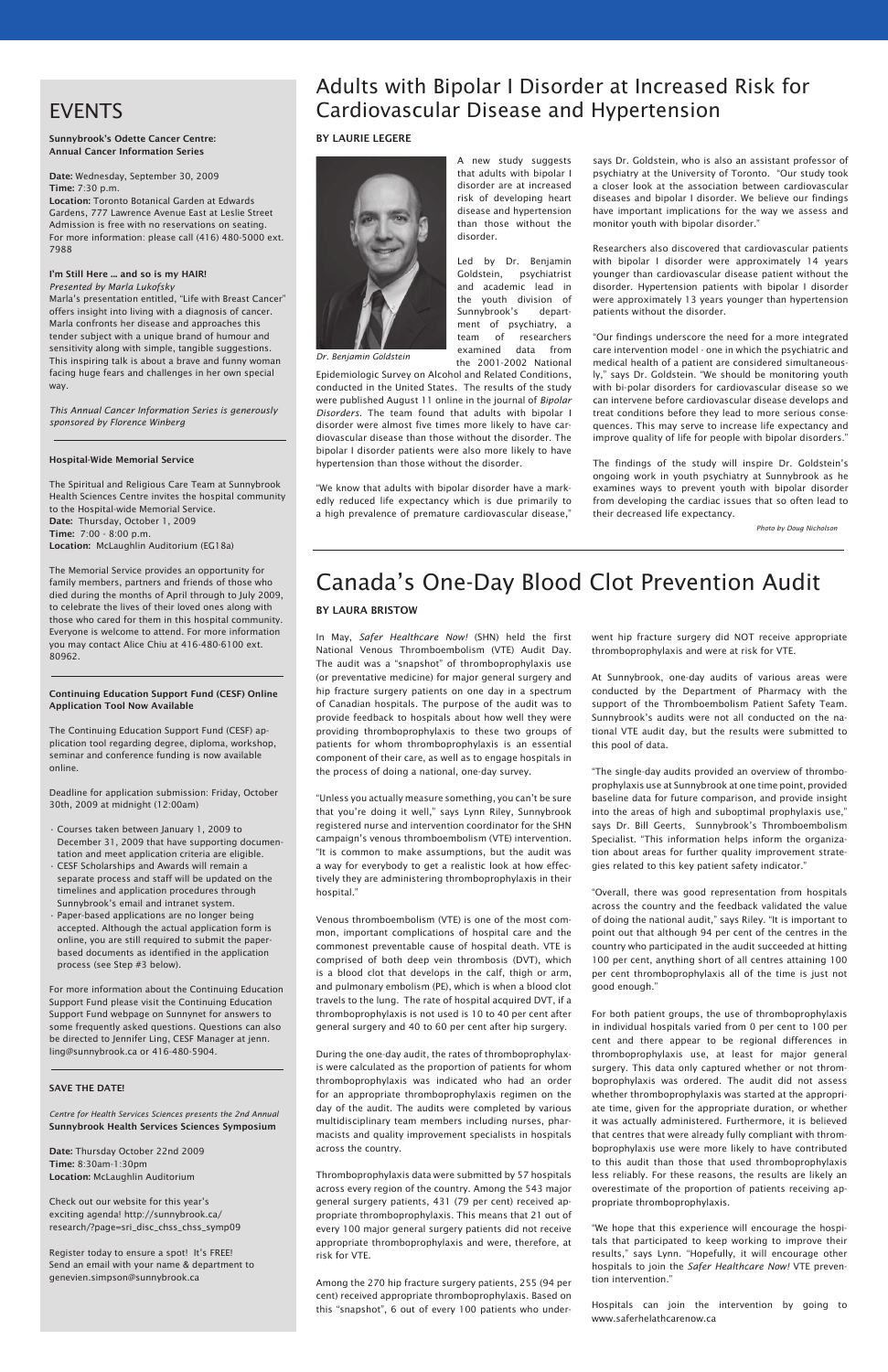# **Awards**

Dr. Bill Geerts, Head of Sunnybrook's Thromboembolism Team, and professor of medicine at the University of Toronto, has been recently awarded the prestigious Sol Sherry Award for the Advancement of Understanding and Treatment of Thrombosis. This award is given out every two years to individuals whose work in the fields of thrombosis and hemostasis has been recognized internationally as having a long-standing and significant impact in the prevention or treatment of thromboembolic or haemostatic disorders and has contributed to a deeper understanding of these diseases and disorders. It is presented by the International Society on Thrombosis and Haemostasis, an international organization of specialists in thrombosis and bleeding.

Dr. Geerts also delivered the Sol Sherry Memorial Lecture. His lecture was entitled "Thromboprophylaxis as a Key Patient Safety Priority: Current Approaches and Future Directions".

This year the conference was held in Boston, where Sunnybrook's Dr. Rita Selby gave an oral presentation entitled "Burden of illness of venous thromboembolism after total hip and knee replacement in Canada."



# Neuroradiologist Awarded Brain Tumour Research Grant

Over the summer, Dr. Sean Symons, head of the Division of Neuroradiology at Sunnybrook and assistant professor in the Department of Medical Imaging at University of Toronto, was awarded \$25,000 toward research that aims to improve patient safety and outcomes.

His research involves an innovative method of locating the facial nerve prior to surgery. By understanding the location of the facial nerve before surgery, it is believed that post-operative complications will be reduced.

Brain Tumour Foundation of Canada is assisting Canadian research nationally in the mission to find a cause of and cure for brain tumours. The Foundation made its announcement of its annual grants-in-aid program recipients in June.

# Cognitive Neurology Student Ranks High for Alzheimer's Research

Graeme Schwindt, PhD student in Cognitive Neurology at Sunnybrook, has earned high achievement and praise from both research funding bodies and colleagues alike.

The Canadian Institutes of Health Research (CIHR) Studentships were offered to graduate students who were undertaking full-time health research training leading to a Masters or PhD degree (or equivalent). Graeme was ranked top out of all the applications.

"Being top-ranked in 673 CIHR Studentship applicants is quite an achievement," says Dr. Sandra Black, Brain Sciences Research Director at Sunnybrook and Brill Chair in Neurology at Sunnybrook and University of Toronto.

An important goal in Alzheimer's Disease (AD) research is the identification of biological markers that can help identify the disease, monitor and even predict an individual patient's change over time and response to treatment.

Functional Magnetic Resonance Imaging (fMRI) has shown potential in identifying brain signals that are unique to AD patients and may track changes over time, but results to date have been inconsistent.

Schwindt's project brings a novel approach to fMRI studies in AD by focusing on a brain region that has not yet been well-studied, but is affected early in the course of AD and may predict a patient's change over time. The study addresses several issues, including the influence of structural changes and medication effects on fMRI activation. This multimodal MRI scan may provide a clinically useful future tool for diagnosis and monitoring.

Dr. Amy Cheung, youth psychiatrist and researcher at Sunnybrook, and assistant professor in the Department of Psychiatry within the Faculty of Medicine at University of Toronto, recently received a Career Scientist Award, a five-year award given to junior faculty in health services research, from the Ministry of Health & Long-Term Care.

# Brain Sciences Nunnybrook Research Institute

The Ministry's prestigious Career Scientist Award supports the development of the best and brightest health services researchers in the province of Ontario. Health services research examines the management, organization, and effectiveness of health services to inform decision-making in policy, development, planning and delivery of health services.

The award enables researchers to address important issues in health services research and contribute to an evidence-informed health care system that benefits all Ontarians.

The goal of the program is to ensure that researchers have the skills, training and experience to conduct health services research that can assist the Ministry in its role as steward of the health care system. Career Scientists have the opportunity to participate in a policy practicum that will enhance their ability to engage with policymakers.

The program is an integral part of the Ministry's efforts to build research capacity in the province. By investing in Ontario researchers, the Ministry is working to ensure that it develops the necessary human resources to address issues affecting the health care system, now and in the future.

Former Career Scientists include: Roberta Bondar, first female Canadian astronaut, David Naylor, President of the University of Toronto, Andreas Laupacis, Executive Director of the Li Ka Shing Knowledge Institute, and Jonathan Lomas, Founding CEO of the Canadian Health Services Research Foundation (CHSRF).

Imaging Researcher Wins Prestigious Provincial Award



Ontario's Ministry of Research and Innovation has granted Dr. Gregory Czarnota, a scientist in the discipline of imaging at Sunnybrook Research Institute, an Early Researcher Award. The grant is worth \$190,000 over five years.

Czarnota, also a radiation oncologist at the Odette Cancer Centre and a professor in the departments of radiation oncology and medical

biophysics at the University of Toronto, recently discovered that targeted ultrasound treatments can sensitize cancer cells to radiation therapy. Czarnota and his team will investigate the clinical potential of this combination therapy by using high-frequency ultrasound to monitor the molecular events that lead to apoptosis, a form of cancer-cell death.

The research will benefit people in Ontario by introducing a novel and more potent cancer treatment which, when commercialized, could replace standard radiation treatments.

The Early Researcher Award program is intended to help newly appointed researchers staff their laboratories and research teams. The program's overarching goal is to strengthen Ontario's ability to recruit and retain globally sought-after research talent. Czarnota will recruit two team members to his lab with the award.

Director Recognized by Trillium Gift of Life Network



Debra Carew, Sunnybrook's director for the Trauma, Emergency and Critical Care Program and Patient Flow was recently recognized by Trillium Gift of Life Network (TGLN) for her tremendous work to increase organ and tissue donation. TGLN is honouring health care professionals from across Ontario for their ongoing efforts to increase organ and tissue donation

in the province. Carew is a devoted supporter of organ and tissue donation and she works to ensure that her colleagues can offer families who are facing end-of-life decisions the opportunity to donate.



# Youth Psychiatrist Receives Ministry Award



*Dr. Amy Cheung*

*Dr. Gregory Czarnota* 

*Dr. Bill Geerts*

*Debra Carew*

# Trauma, Emergency and Critical Care

# Thromboembolism

Sunnybrook Specialist Awarded

This is a huge honour for Sunnybrook Health Sciences Centre and the University of Toronto as only one Canadian (Dr. Salim Yusuf) has received this award previously.

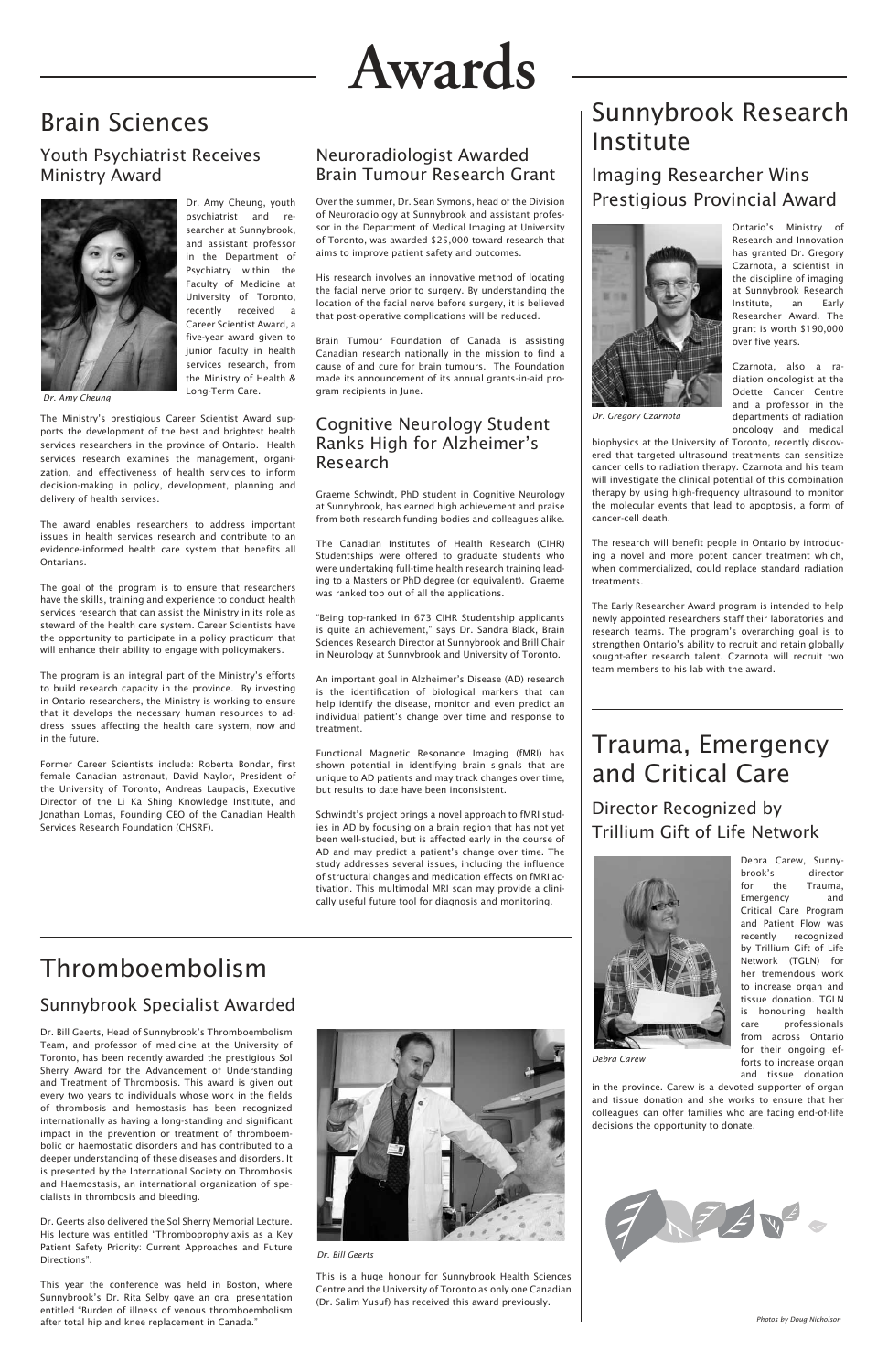On May 26 hundreds of community members gathered to hear experts from Sunnybrook's Odette Cancer Centre speak about Innovations in Breast Cancer Care. Dr. Linda Rabeneck, chief of the Odette Cancer Centre, moderated the evening and talks were given by Drs. Frances Wright, Eileen Rakovitch and Sunil Verma. Mr. Carey Diamond from the Sunnybrook Board of Directors, introduced the evening.

Sunnybrook is a leader in the area of breast cancer screening, early detection and treatment that involves a multidisciplinary model of care including many highly skilled physicians, surgeons, nurses, scientists and other health care staff. The event addressed this disease that affects so many women.

Surgical oncologist Dr. Frances Wright discussed Sentinel Node biopsy. She explained if cancer spreads from the breast it usually goes to the axillary or armpit lymph nodes first. The first line of treatment for breast cancer is surgery with a lumpectomy or mastectomy and axillary staging. A newer technique to find out if the breast cancer has spread to the axillary lymph nodes is the sentinel node biopsy. The sentinel node is the first lymph node (s) that the breast drains. Radioactive colloid (technetium) and blue dye are injected into the breast to identify the sentinel lymph node(s). If there is no cancer in the sentinel lymph node, it is unlikely that the cancer has spread to other lymph nodes in the axilla. If there is cancer in the sentinel node then an axillary dissection when all the lymph nodes in the axilla are removed, is offered. The benefits of the sentinel node biopsy are more accurate staging i.e. a higher rate of detection of metastases compared to axillary dissection, and fewer side effects for patients.

Dr. Eileen Rakovitch, radiation oncologist and chair of the Breast Site Group at the Odette Cancer Centre, discussed advances in radiation treatment. Over the past few decades there has been a significant increase in the number of women diagnosed with breast cancer, but significant decreases in breast cancer mortality. This is due to improvements in screening which is detecting cancers at an earlier and more curable stage as well as improvements in surgical, radiation and medical treatments. There are two main types: external beam radiation delivered from outside the body for three to six weeks and Brachytherapy where seeds are inserted into the body. Dr. Rakovitch explained how radiation oncologists treat the whole breast, including lymph nodes.

To improve care, experts are looking at using radiation to lower the risk of cancer coming back. The goal is to reduce the burden, deliver it over a shorter period of time with fewer side effects and make it better for those with a chance of recurrence.

Medical oncologist Dr. Sunil Verma addressed advances in medical treatment. He explained how medical treatment of breast cancer involves drug treatment including hormonal therapy, targeted treatment and chemotherapy.

# Sunnybrook Speaker Series New Horizons: Innovations in Breast Cancer Care

### BY CHRISTINE HENRY

Physicians want to identify what is driving the cancer cell – then hit the target and kill the cancerous cells. With early stage breast cancer, information from the breast surgery is used to make treatment decisions. Based on the pathology report, the clinicians determine the risk of breast cancer coming back and the best way to treat. Better supportive care is needed for patients too, he said. He also mentioned the need to focus on helping patients adjust back to life once all treatment is finished. There are supportive services available at the Odette Centre. Looking to the future, Dr. Verma outlined how physicians would like to focus on targeted treatment, continued research and clinical trials to better meet the needs of patients

Sunnybrook's Odette Cancer Centre is a large comprehensive cancer centre and is the sixth largest in North America. To more closely align research and patient care activities, a new Breast Centre is under construction at Sunnybrook.

Missed the talk? Check out the webcast at www.sunnybrook.ca under "Sunnybrook Connection".



*A senior-friendly hospital has these attributes: A physical environment which is conducive to the safety, comfort and ease of way finding for older individuals, and is accessible to all those with disabilities; knowledgeable staff who have the skills and positive attitudes to care for all seniors with health concerns; programs and services which have been clinically proven to improve outcomes in older people.*

This past June, more than 60 Sunnybrook leaders and health professionals attended the inaugural Senior Friendly Hospital Forum, a day-long event held at the Vaughan Estate. The successful event set the groundwork for this exciting new direction. Over the next one to three years, health professionals at Sunnybrook will be inventing the future of health care through a new initiative and a commitment to incorporating senior friendly care, hospital wide. The event was hosted by Dr. Susan VanDeVelde-Coke, EVP, Chief Health Professionals & Chief Nursing Executive and the Senior Friendly Hospital Steering Committee: Dr. Barbara Liu, Betsy Jackson, Deborah Brown-Farrell, Dorothy Ferguson, Dr. Jocelyn Charles, Lois Fillion, and Dr. Rajin Mehta.

The objectives of the event were to define the culture of a senior friendly hospital; identify the current status of senior friendly care; develop and understand the provincial senior friendly framework; appreciate seniors' perceptions of their care; and identify patient-centred goals to improve senior friendly care at Sunnybrook over the next years.

"In order to meet the needs of this fast growing population and provide leading-edge patient care we must put seniors first and look closely at our practices to ensure that we are following a senior friendly approach across the entire hospital," says Dr. VanDeVelde-Coke. "From the development of our senior friendly philosophy, our methods of communication, admission and discharge planning procedures, our physical environment, and our research activities, Sunnybrook will be looking at new ways to incorporate senior friendly care."

Keynote speaker Dr. Christopher Patterson, professor of Medicine in the division of Geriatric Medicine at McMaster University and the Chief of Geriatric Services at Hamilton Health Sciences Centre, discussed the culture of a

hospital that practices senior friendly care and why it is important for Sunnybrook. He stressed the importance of identifying those at risk for adverse events and outlined two key areas, delirium and deconditioning. He referenced a study completed at Yale University and published in the *New England Journal of Medicine* that focused on the Hospital Elder Life Program (HELP) and included a quick screening test for identifying those at risk of delirium. Dr. Patterson also stressed that health professions must include exercise as part of a multidisciplinary intervention in order to preserve muscle strength.

Dr. Barbara Liu, executive director, Regional Geriatric Program of Toronto and Deborah Brown-Farrell, Nurse Practitioner in the Sunnybrook Veterans Centre, presented the results of Sunnybrook's Senior Friendly Survey that was completed last May. A number of former Sunnybrook patients as well as Veteran residents shared their experiences and provided their perspectives on senior friendly care.

"With more than 40 years of experience in providing

long term care to older Veterans, the Veterans Centre has successfully implemented many senior friendly care strategies and continues to identify ways to further enhance life experiences for Veterans at Sunnybrook," says Dr. Jocelyn Charles, medical director of the Sunnybrook Veterans Centre. "The Veterans Centre hopes to share and work with other areas of the hospital to promote similar strategies to enhance care for all seniors at Sunnybrook."

For more information, or for a copy of the S*enior Friendly Hospital Forum Summary Report*, please contact Betsy Jackson at betsy.jackson@sunnybrook.ca or ext. 5812.

### Dramatic Shift

Demographers are predicting a dramatic shift in the population. In the next 15 years about one in every five Canadians will be 65 years of age or older. Today, over 60 per cent of hospital patients are over age 65 and more than 40 per cent are over age 75. Two thirds of hospital days are occupied by those over age 65 and 42 per cent of those aged over 75 are readmitted. These forecasts will have a profound impact on our health care system and will also impact almost every aspect of our society.

### Sunnybrook is at the Forefront of Care

Sunnybrook has a distinguished history of caring for the elderly and is at the forefront of providing a number of specialized programs to meet the needs of our senior population. There are facilities such as the Veterans Centre, and the W.P. Scott Geriatric Day Hospital, along with programs that focus on: falls prevention, dementia care, reduction of chronic pain, prevention of delirium and specialized diabetes education for seniors.

Sunnybrook's Department of Family and Community Medicine has created a program called the Interprofessional Model of Practice for Aging and Complex Treatments (IMPACT) Clinic. The research focus of this initiative is to better understand the experience of seniors and improve care for those seniors with multiple chronic illnesses. A screening tool for patients over age 70, called SPPICES (stability/falls, polypharmacy, pain, incontinence, confusion, eating/nutrition, skin) is currently being used in four acute-care units in General Medicine at Sunnybrook. "These initiatives and all the other senior-friendly practices in place at Sunnybrook along with a breadth of new practices need to be shared and woven into the entire tapestry of Sunnybrook," says Dr. VanDeVelde-Coke, EVP, Chief Health Professionals & Chief Nursing Executive.

# Strengthening Sunnybrook's Commitment to Senior Friendly Care *The Inaugural Senior Friendly Hospital Forum*

### By Sally Fur

*(L to R): Dr. Sunil Verma, Dr. Eileen Rakovitch and Dr. Frances Wright at the May 26 Speaker Series talk on Breast Cancer. Dr. Linda Rabeneck, Chief, Odette Cancer Centre and Sunnybrook Board member Mr. Carey Diamond* 



*Above (L): Keynote speaker Dr. Christopher Patterson. The Senior Friendly Hospital Steering Committee (L to R): Dr. Barbara Liu, Lois Fillion, Dr. Susan VanDeVelde-Coke, Dorothy Ferguson, Dr. Jocelyn Charles, Betsy Jackson, Deborah Brown-Farrell and Dr. Rajin Mehta.*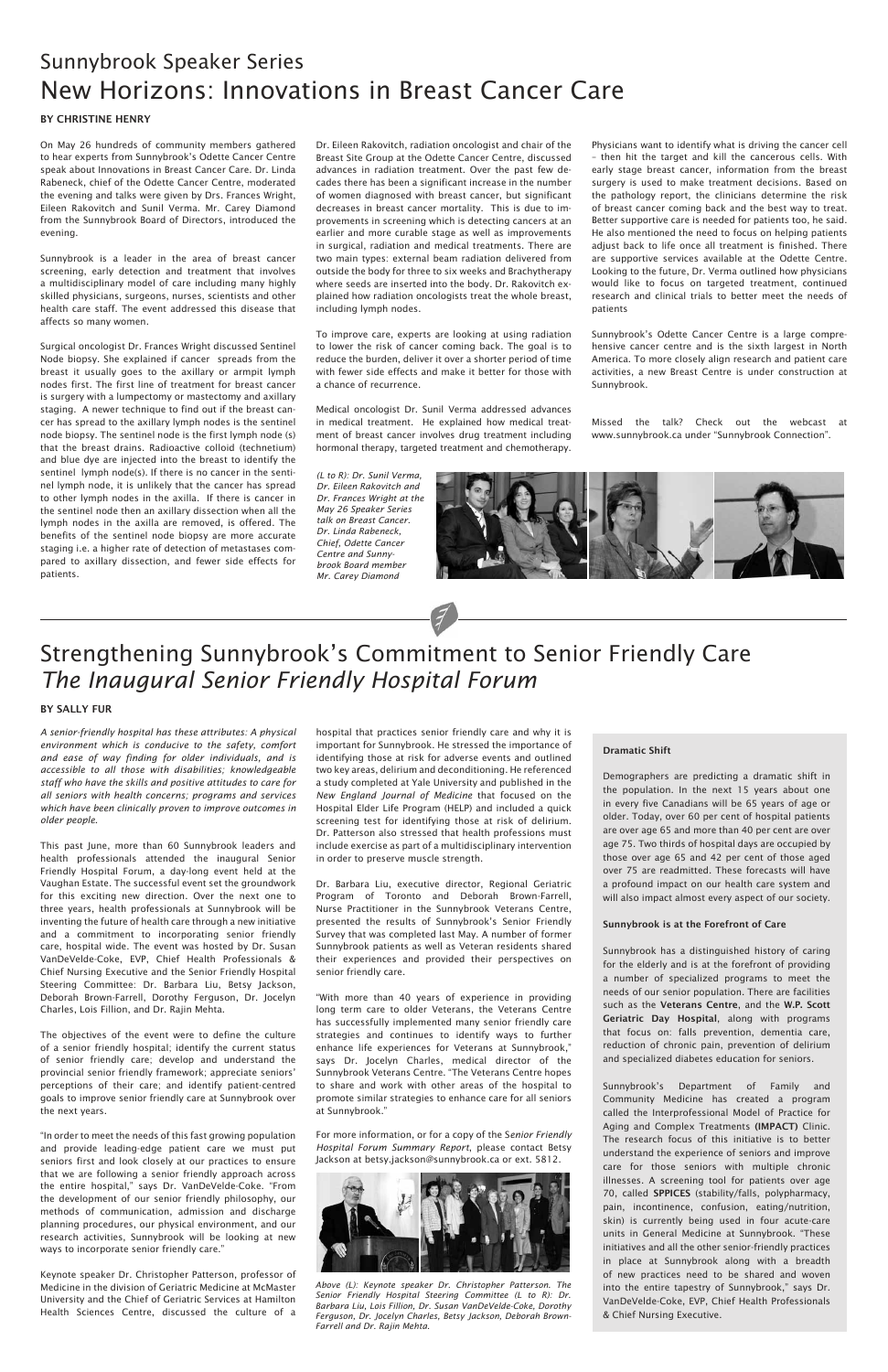# Drug Combo May Improve Symptoms for Bell Palsy Patients

### By Nadia Radovini

New evidence suggests that treatment with a combination of medications may best improve symptoms of facial paralysis in patients who have Bell Palsy.

"Our results suggest a possible incremental benefit of prescribing antiviral medications in addition to the standard treatment of corticosteroids," says Dr. John de Almeida, principal investigator of a new report about to be published, and resident in the Department of Otolaryngology – Head and Neck Surgery at Sunnybrook Health Sciences Centre. "The combination appears to improve recovery by five percent more than the use of corticosteroids alone."

Bell Palsy is a paralysis or weakness of the facial nerve and has an annual incidence of 20 to 30 per 100,000 population. While 71 per cent of untreated patients will completely recover and 84 per cent will have complete or near normal recovery, the remainder will have persistent to moderate to severe weakness, facial contracture, or involuntary movement. The researchers indicate a herpes infection is likely the cause of the disorder.

The report, published in the September 2nd issue of the *Journal of the American Medical Association (JAMA)*, is a review and analysis of literature and research comparing treatment with either corticosteroids or antiviral agents measuring levels of satisfaction in the facial recovery of patients treated for different amounts of time and with varying levels of adverse effects. The authors identified 854 studies, of which 18 were eligible for inclusion for evaluation. The 18 studies included 2,786 patients and were conducted in 12 countries and five continents.

The authors say the results are not definitive and did not quite reach statistical significance. "Further primary studies are needed to definitely establish – or refute – an incremental benefit of combined therapy compared with corticosteroid mono therapy," says Dr. Joseph Chen, also an author of the report and otolaryngologist at Sunnybrook Health Sciences Centre.

"The question this research poses is whether the addition of antiviral drugs to treatment would significantly improve recovery and therefore the quality of life for our patients, safely," says Dr. Chen, also an associate professor of Otolaryngology at the University of Toronto.

This is the third year of the International Pediatric Emergency Medicine Elective (IPEME), and the Sunnybrook Life Support Program has been a proud sponsor of the program since the beginning. Each year, the program brings together students from Canada and the Middle East with the aim of fostering cross-cultural dialogue, networking, and cooperation through a focus on pediatric emergency medicine, international health, and research methodology. Lectures, seminars, and case-based group discussions introduce participants to the subject matter while practical workshops and preceptored clinical observations ensured hands-on experience and encouraged student interaction.

The IPEME is a four-week elective, held in the summer in Toronto, that brings together eight Canadian, Israeli, Jordanian, and Palestinian medical students (two each). Courses are taught by faculty members with an interest in the field and/or cross-cultural and international experience; they included physicians, nurses, members of nongovernmental organizations, hospital administrators, and allied health care workers. Follow-up seminars provide a venue for further discussion. Presenters offer their expertise in both clinical and non-clinical sessions and give students a valuable insight into inter-professional education.

The Sunnybrook Life Support Program has been supporting the program since the beginning. Students come to Sunnybrook to learn about life support where practical

# Health for Peace Initiative: Sunnybrook Life Support Program Presented to International Students

sessions related to cardiopulmonary resuscitation, airway management skills, and management of specific conditions are taught. The students also get a session on the ethics of resuscitation, which provides insight into cultural differences related to termination of resuscitation, the role of a do not resuscitate (DNR) order, and physician obligations to the patient and family. Each year, the program gets great reviews from the students, and this year was no exception.

Dr. Paul Hawkins, Director of the Sunnybrook Life Support program, has been instrumental in his support for the program. His group of instructors and staff have been generous to donate their time and resources in making this happen. Dr. Rahim Valani is Co-Director of IPEME and an Emergency Department staff member at Sunnybrook who works with Dr. Hawkins. "The role played by Dr. Hawkins and his team is highly appreciated. It is through such supporters that we are able to continue this program and have alliances to sustain the program," says Dr. Valani. "The faculty and support staff led by Dr. Hawkins are nothing but exceptional, and this is reflected in the student evaluations."

Other organizations involved in the program include the Canadian International Scientific Exchange Program (CISEPO), Peter A. Silverman Centre for International Health (PASCIH) based out of Mt. Sinai Hospital, The Hospital for Sick Children, and Toronto East General Hospital.

# Qualified *Care researcher journeys into the cancer experience*

### By Jim Oldfield



*. . . in the support groups, women would say they were tired from their radiation. They'd go home and nap. And I'm thinking, you know, it's just not an option for a Mum, a Mum with young children. You have to be up! You have to be on!* —Young breast cancer survivor

Support services designed exclusively for older patients. Fear of treatment-induced menopause. A sense of loss as responsibilities are taken over by others. These are just a few of the concerns Dr. Margaret Fitch, Head, Oncology Nursing and co-director, Integrated Psychosocial, Supportive and Palliative Care Program, Odette Cancer Centre and Sunnybrook Research Institute (SRI) associate scientist and her colleagues uncovered in their examination of young women's experiences with breast cancer.

The study, based on in-depth interviews with 28 breast cancer survivors aged under 45 years, and published in the *Canadian Oncology Nursing Journal* in 2008, illustrates the nature of an underappreciated but power-

ful research method: qualitative analysis. The method doesn't involve numbers and measurements, but rather narrative data collected from study participants through interviews, focus groups and other subjective interactions. Able to produce starkly clear and actionable results—identifying, for example, the need to offer young women cancer services at hours compatible with their work and family schedules—qualitative studies can also capture something intangible: individual experience.

"Partly," said Fitch, while leading a recent seminar on qualitative analysis for nurses and health professionals in Sunnybrook's practice-based research seminar series, "this research is about entering [another person's] space without saying, 'You're different from me,' or 'I don't like the way you're doing that,' but rather, 'I want to learn, engage fully and understand why your experience is as it is.'"

The interpretation of the young women's breast cancer study—based on hours of conversations meticulously transcribed verbatim, then coded, classified and distilled

to singular ideas—produced three overarching themes: "everything depends on acting now;" "everything is out of sync;" and "cancer invaded my whole life."

"The emotion generated through those conversations," said Fitch to the group, many of who were there to gain research-oriented knowledge or learn techniques to study care improvements, "was qualitatively different than some of the interviews we'd done with older women. The passion that emerged was palpable, and we subsequently incorporated that into our interpretation."

The main challenge in qualitative approaches, as Fitch outlined in an interview, is remaining impartial. "As the investigator I want to be the tool to bring forth a story, but I want that story to be true to the teller. So I have to be careful I don't presuppose, prejudge or 'know' what I'm going to hear ahead of time." Otherwise, said Fitch, the result may be a skewed reflection of the researcher's perspective rather than an accurate rendering of what the participant said and experienced.

A further challenge lies in achieving acceptance for qualitative studies in the "numbers-heavy" world of medical science. Qualitative research, said Fitch, also an associate professor at the University of Toronto who teaches and practises a variety of research methods, hasn't had the same exposure as quantitative or measurement-based studies—largely because the roots of medical science are hypotheses and numbers. While qualitative methods have been accepted for years in anthropology and sociology, medical researchers in health services, said Fitch, "haven't been asking the questions that would demand qualitative work as long as we've been asking some of the [quantitative] questions."

That appears to be changing, however. At Sunnybrook, growing interest in the practice-based research series, together with support for it from SRI's Centre for Health Services Sciences, suggest both paradigms are seen as important. Fitch is ambivalent but optimistic. "There are still some challenges in sharing this type of research, in having it accepted, but if I look back 15 years, there's a remarkable difference now. I'm encouraged by the growing openness."

For more information on the PBR seminar series, visit sunnybrook.ca/research and go to the research groups section.

# Sunnybrook News Travels!



Christine Ichim, a PhD student with Dr. Richard Wells in Molecular and Cell Biology, is seen here on the summit of Mont Blanc, 4810m, reading Sunnybrook News, with the Italian Alps in the background.

Thanks to Christine for sharing her travel photo with us!

Submissions for Sunnybrook News Travels are still welcome. Send your vacation photos to News.Articles@sunnybrook.ca

> Submission deadline for next issue: October 16, 2009 Issue date: October 22, 2009

*Dr. Margaret Fitch*

*Photo by Doug Nicholson*